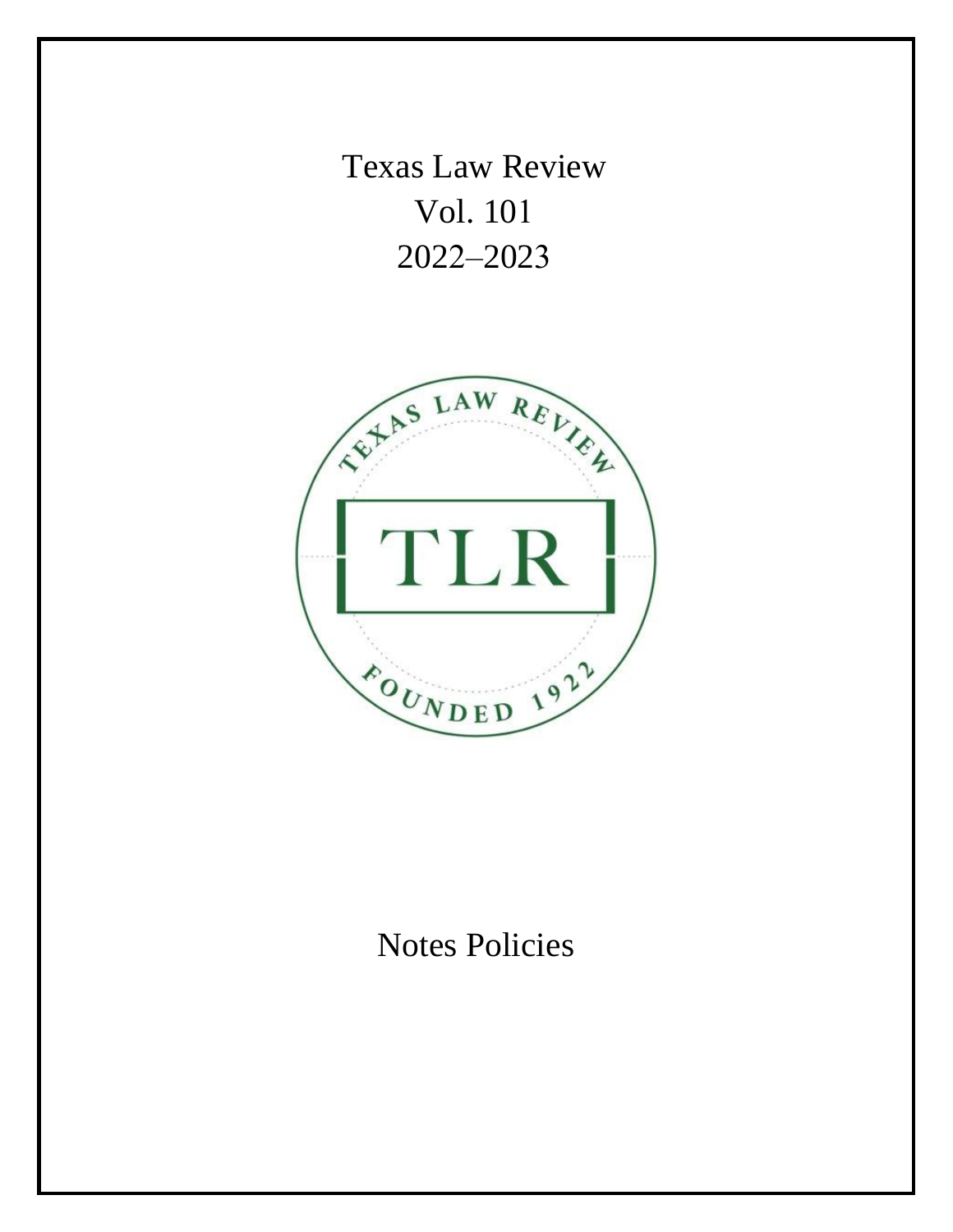Olivia G. Horton *Chief Articles Editor*

Taitum Aland Diana H. Kensy Daniel H. Lawrence Samuel C. Libby Marie A. Mullins Jonathan E. Rankin Sophia Shams *Articles Editors* 

Taylor M. Luke *Chief Online Content Editor* 

T. Conor Guest *Managing Online Content Editor* 

## **Texas Law Review**

727 EAST DEAN KEETON AUSTIN, TEXAS 78705 OFFICE: (512) 232-1280 FAX: (512) 471-3282

> Jason C. Onyediri *Editor in Chief*

Sarah N. L. Eaton *Managing Editor*

Chelsea Sincox *Administrative Editor*

Gloria C. Jones *Chief Notes Editor*

Zachary E. Badore Catherine J. Canby Paige V. Welch *Notes Editors* 

A. Vianey Martinez Alexander J. Rigby *Featured Content Editors* 

> Trey Frye *Research Editor*

Teri Gaus *Editorial Assistant* 

Dear Texas Law Students,

Enclosed is a packet designed to assist you in developing a topic for your Note and preparing it for submission. The Volume 101 Editorial Board plans to publish approximately 12 student-written works. This memo provides a brief overview of the most important information in the packet, but we encourage you to take the time to read the official Notes Policies in the packet.

#### **Submissions**

- o Most submissions are a minimum of 20 pages and must be submitted by **July 31, 2022,** *at the latest*. There are three submission deadlines for Notes. The first deadline is May 22, 2022; authors who submit their Notes by this deadline can receive a written Feedback Memorandum from the Notes Office. The second deadline is June 19, 2022, and the third (and final) deadline is July 31, 2022. **Only those who submit their Note by the first deadline and indicate they want feedback will receive a Feedback Memorandum.** Notes will be selected on a rolling basis, **so submitting your Note by one of the first two dates will increase your chances of publication.**
- o In addition to conforming to the requirements detailed within, each Note submission must include a one-page abstract, a preemption check, and the Note Author Information Sheet (see email attachment & *TLR* website).
- o Please note, *TLR*'s right of first refusal does not apply to non-*TLR* submissions. Feel free to apply to other journals—just let us know if you an offer from another journal.
- o All Notes must be submitted electronically via email to **tlr.notesubmissions@gmail.com**.

#### **Opportunities for Publication**

- o The Notes Office will first consider all pieces for publication in the *Texas Law Review*.
- o The Notes Office will also work with the Online Content Office to consider student pieces for publication in *Texas Law Review Online*.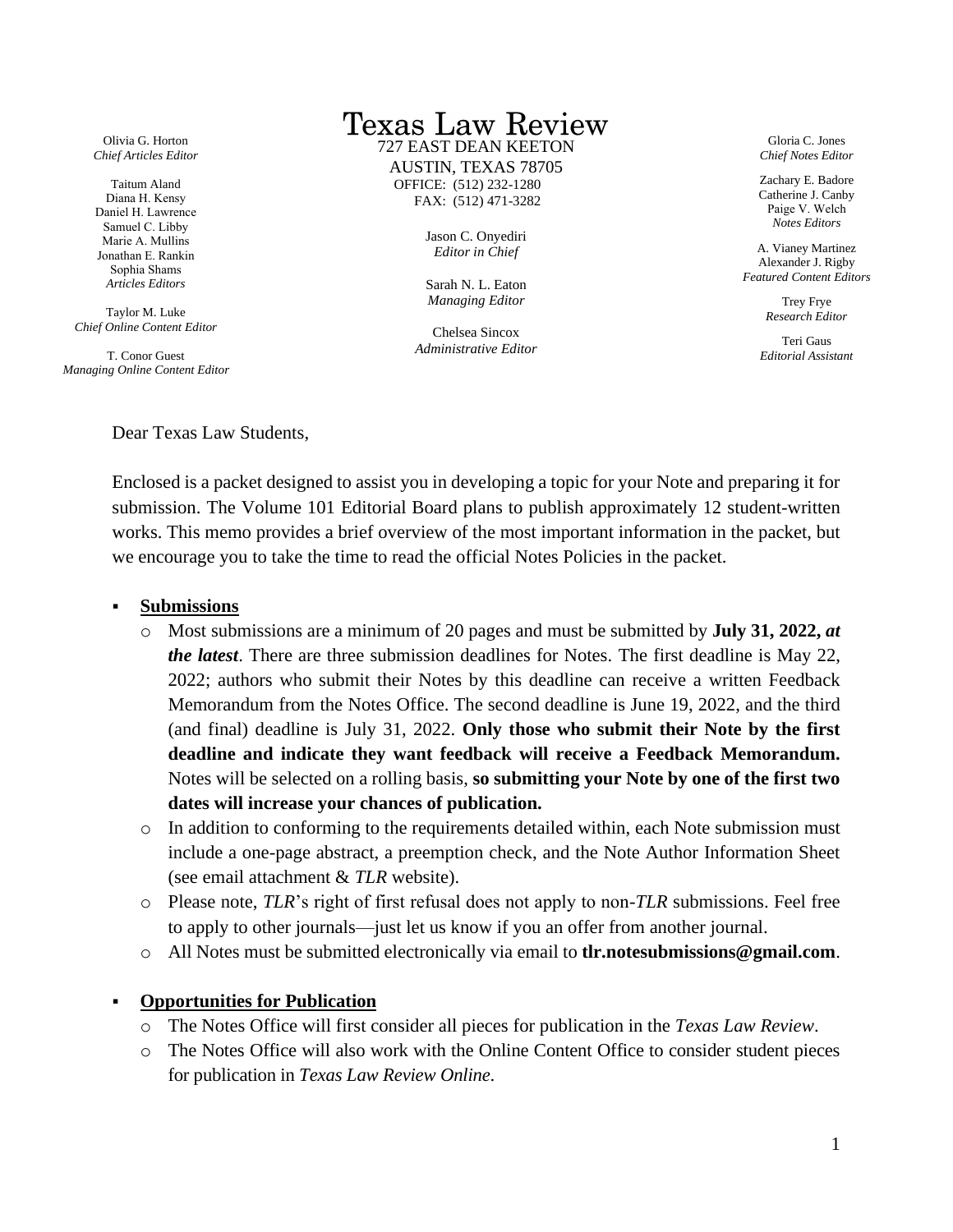#### **Impartiality & Anonymity**

o Impartiality is of utmost importance to the Notes selection process. Therefore, *please do not reveal any information about your Note topic to the Volume 101 Notes Editors!* Of course, discussing your Note topic with the Volume 100 Notes Office is highly encouraged. In order for your Note to receive a thorough and fair review, it is imperative that **you do not discuss or disclose any identifying features of your note to the Volume 101 Notes Editors** (Gloria Jones, Zachary Badore, Catherine Canby, David Young). This includes your note topic, subject of your seminar, or which Notes Editors will be conflicted out of reviewing your piece. If you are in a seminar with any of us, we will recuse ourselves from deliberations on your Note.

If you have questions or comments about any of the policies contained in this packet, please contact any member of the Notes Office or email [notes@texaslrev.com.](mailto:notes@texaslrev.com) Please do not send information to this email that would disclose identifying information about your note (topic, seminar subject, etc.). If your question might disclose identifying information about your Note, please ask a Volume 100 Notes Editor.

We look forward to working with all of you!

Sincerely,

Volume 101 Notes Office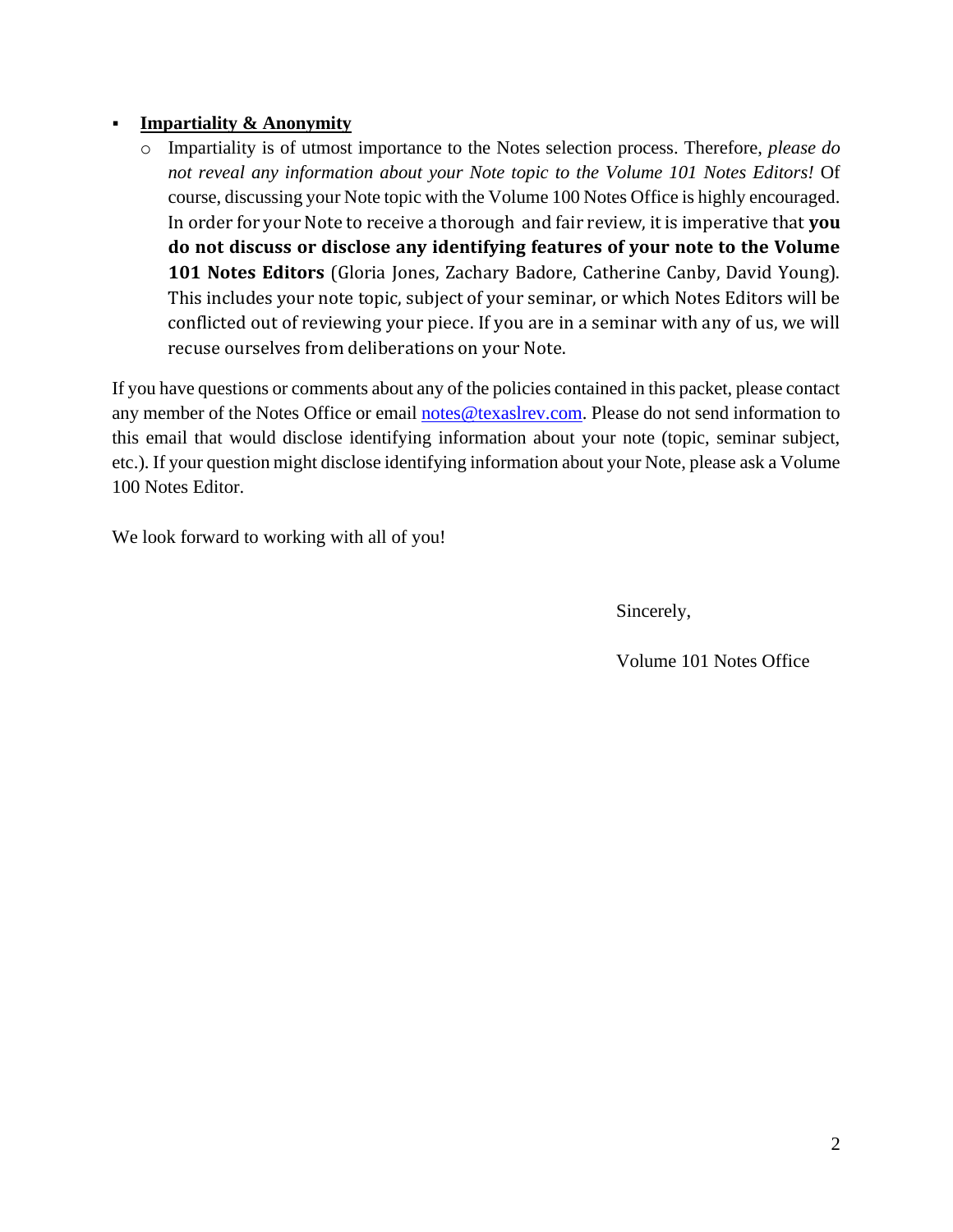#### **VOLUME 101 NOTES POLICIES**

#### **Note Requirement**

Notes are often at least 20 double-spaced pages, including footnotes. While there is no maximum page limit, keep in mind that quality notes (ones chosen for publication) typically share the common quality of clear, concise writing.

Students may elect to write a standard Note, Case Comment, or Book Review.

#### **Deadlines**

The deadlines for Note submission are as follows:

| $\circ$ Priority deadline: | Sunday May 22, 2022, no later than 11:59pm CST         |
|----------------------------|--------------------------------------------------------|
| o Intermediate deadline:   | Sunday, June 19, 2022, no later than 11:59pm CST       |
| $\circ$ Final deadline:    | <b>Sunday July 31, 2022, no later than 11:59pm CST</b> |

**Notes will be considered on a rolling basis.** After each deadline, the Notes Office will select a number of Notes for publication in Volume 101 from the existing pool of submitted Notes. You will therefore have a higher chance for publication by submitting your Note at an earlier deadline because the Note will be considered at each subsequent submission deadline. If your Note is in "fighting shape," go ahead and submit, even if between deadlines. These are just deadlines, and not windows for submission. Keep in mind that Notes submitted at the final deadline will have significantly less chance of publication—check out the incentives below to see why else you should submit early!

The Notes Office hopes to notify all authors regarding their selection status by **October 5, 2022.**

#### Additionally, **to encourage early submission, the Notes Office offers the following incentives:**

- o If you submit by May 22, 2022: A **feedback memo** for any Note for which the **author checks the "Author Requests Feedback Memo"** box on their author submission sheet.
- o If you submit by June 19, 2022: The opportunity to **revise and resubmit** for **select Notes**. Any piece not submitted until the final deadline may be precluded from resubmission and, for those receiving Conditional Offers, will likely be given a shorter editing turnaround, at the discretion of the Note Office.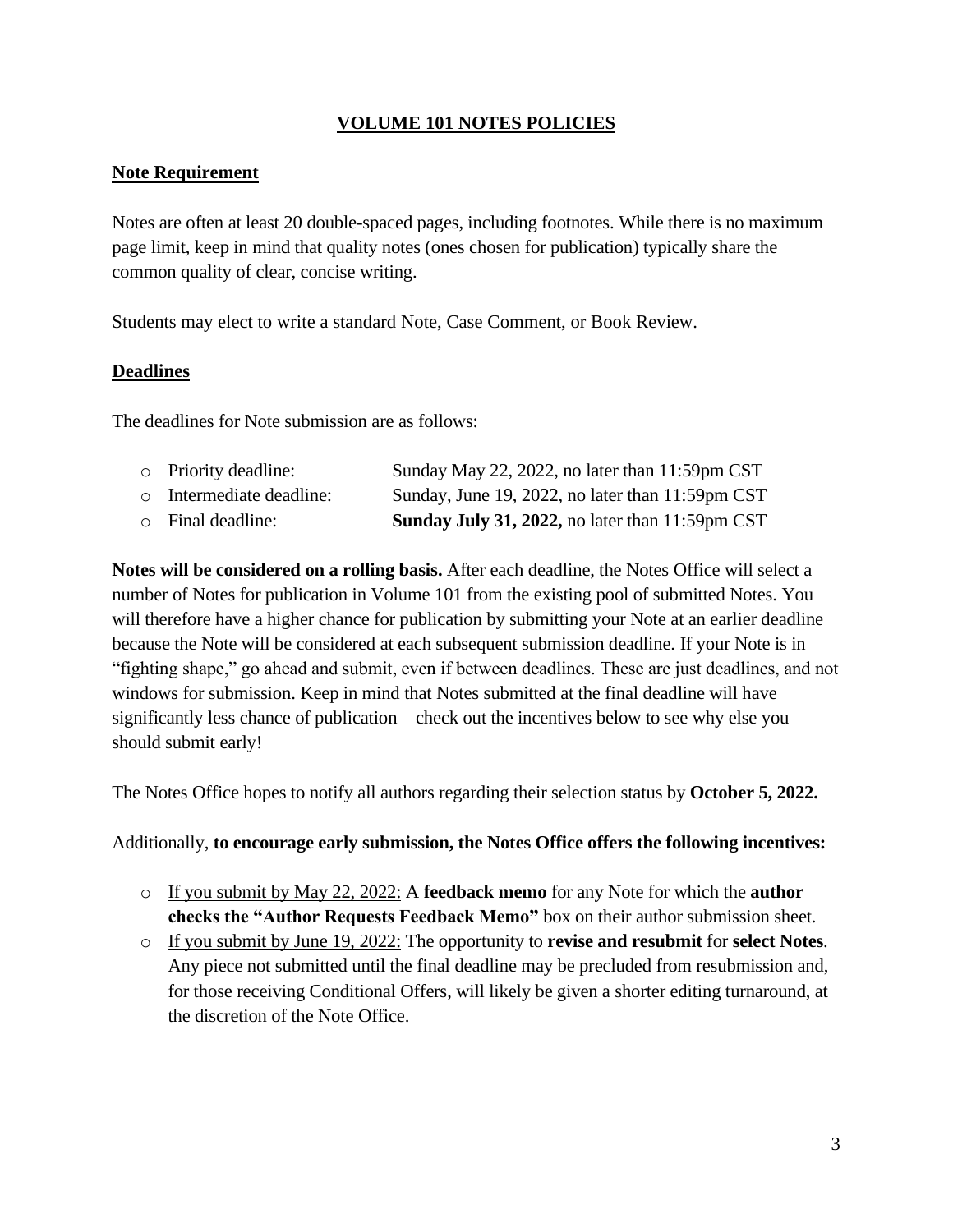#### **Publication**

The Volume 101 Editorial Board will make all decisions regarding the publication of studentwritten works; the current expectation is to publish approximately 12 student-written works.

There is no limit to the number of times an author may submit a piece for consideration. If you elect to resubmit a work, we simply ask that you include a brief statement explaining your changes and articulating how your revised work would better contribute to the relevant body of scholarship.

Finally, the Volume 101 Editorial Board will **accept Note submissions from the entire student body** of the University of Texas School of Law. We hope that this program will increase the overall diversity and quality of Notes published, as well as build a bridge between *TLR* and the larger student community.

#### **Online Publication**

In addition to opportunities for publication in *Texas Law Review*, the Volume 101 Editorial Board will consider student submissions for publication in *Texas Law Review Online*. The Notes Office will first consider every student submission for publication in *Texas Law Review*. The Online Content Editors will then consider all remaining, qualifying submissions for publication in *Texas Law Review Online*. The selection process for *Texas Law Review Online* maintains the same standards of quality as those governing publication in *Texas Law Review*.

#### **Formal Requirements**

All student-written works must adhere to the following requirements. A Note refers to standard Notes, Case Comments, and Book Reviews submitted by students for publication:

- **Length:** Selected notes are typically at least 20 double-spaced pages.
- **Format:** Please adhere to the following format guidelines:
	- 1. One-inch margins;
	- 2. Times New Roman font;
	- 3. 12-point, double-spaced text;
	- 4. 10-point font, single-spaced footnote text with a single 10-point space added between footnotes;
	- 5. Page numbers in the bottom-right margin; and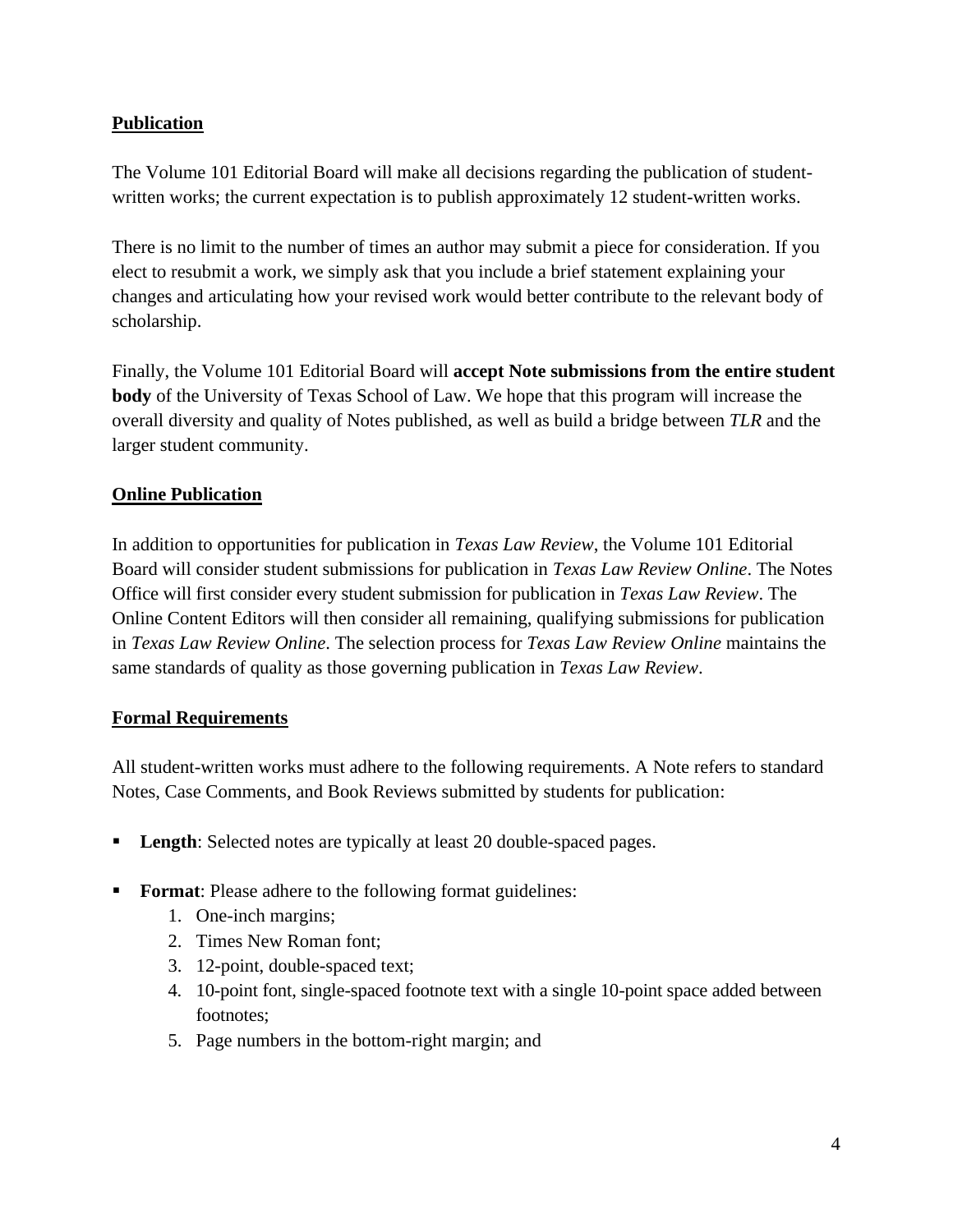- 6. The Note Author Information Sheet (see email attachment & *TLR* website), **please do not put your name anywhere on your Note except on the cover sheet**, as Notes will be considered anonymously for publication).
- **EXECUTE:** Abstract: Submissions must include an abstract not exceeding one page. The abstract must include the following three points:
	- 1. A brief summary of the Note;
	- 2. An explanation of what the piece contributes to the relevant field of scholarship; and
	- 3. If relevant, any other information about the Note the author wishes to share with the Notes Office.
- **Preemption Check**: Submissions must also include a preemption check summary. It should list the sources that are most similar to the author's topic or argument and state why these sources do not preempt the Note. If there are no similar sources, the preemption check summary should explain this as well, and detail the author's research process. Please see the Preemption Check Guidelines (see email attachment & *TLR* website) for more detailed instructions.

Three common ways in which Note topics are preempted are by court decision, government action, or publication by another commentator. A court, particularly the U.S. Supreme Court, may decide a case that renders the Note moot. Similarly, a Note may be mooted if a legislature or regulatory agency passes legislation or promulgates regulations that adopt the proposal or otherwise solve the problems addressed in the Note. Finally, another author may make the Note obsolete by publishing an article or Note that advances essentially the same proposal or argument.

*Preemption checks require at least ten hours.* This time is not wasted. Preemption checks enhance your understanding of the area of law you have chosen, reveal how other authors have approached the subject matter, and provide useful footnote material. This information can be extremely useful as you refine your topic. Most importantly, dedicating the time necessary for a comprehensive preemption check will minimize the risk that you have to write another piece because the Notes Office determines after submission that your work has been preempted.

A preempted Note will not be published.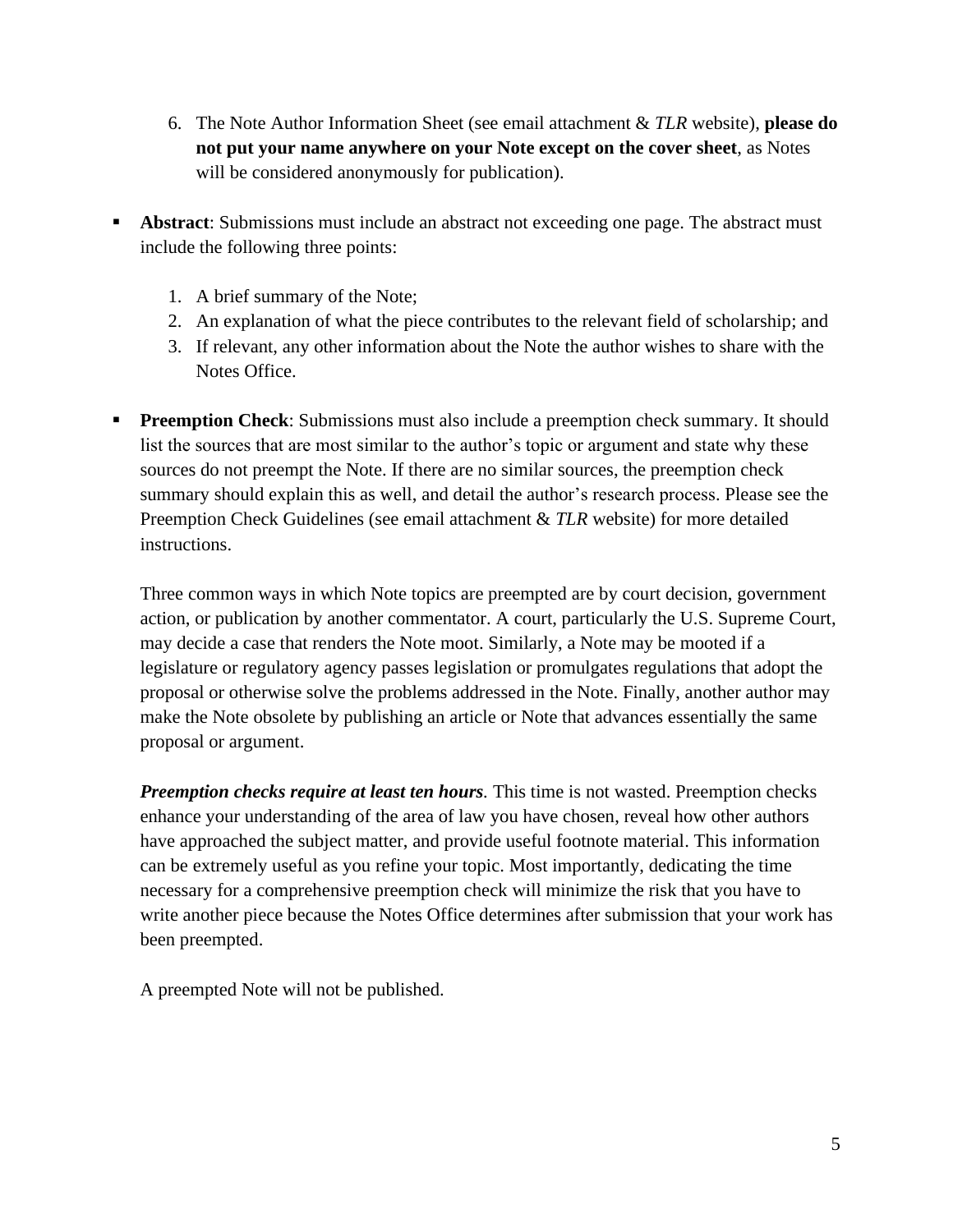#### **"Good Faith" Standard**

Notes submitted must meet the "good faith" standard, which requires a "good faith" effort that reflects the high academic standards embodied by *Texas Law Review*. In order to meet the "good faith" standard, the Note must be of publishable quality and adhere to all of the following guidelines:

- 1. Authors must submit a copy of the Note, an abstract not exceeding one page, and a thorough preemption check summary.
- 2. Notes must adhere to the formal requirements laid out in this document.
- 3. Every above the line assertion in the Note that requires support must be cited.
- 4. All citations must conform to Bluebook and Greenbook citation rules.
- 5. All submission authors must conduct thorough preemption checks before submitting their Notes to the Notes Office. The Note must be written on a non-preempted topic.

#### **Submissions**

All Notes must be submitted electronically. Please email your work, abstract, and preemption check to tlr.notesubmissions@gmail.com. Please combine these documents into a single Word file. Additionally, please submit a separate document that includes the Electronic Author Information Sheet. You will receive an email confirming the receipt of your submission. The same process applies to resubmissions.

#### **Types of Student-Written Works**

Authors may elect to write a standard Note, Case Comment, or Book Review.

**Example 1 Standard Note:** A Note typically addresses a relatively narrow legal question with a single well-developed and well-documented argument. A Note should advance legal scholarship in a specific area by *making or developing an argument* that has not been made in other publications. This might include a discussion of conflicts or inconsistencies between courts or problems that legislatures and courts have not addressed. Although a Note might need to describe pertinent legal doctrine on a subject, the focus of the Note should be to make and analyze legal and policy arguments and not merely to summarize an area of the law. One of the most common shortcomings of Notes not selected for publication is that they are overly descriptive and fail to make an argument. Choosing a topic amenable to a novel legal argument will help avoid this shortcoming.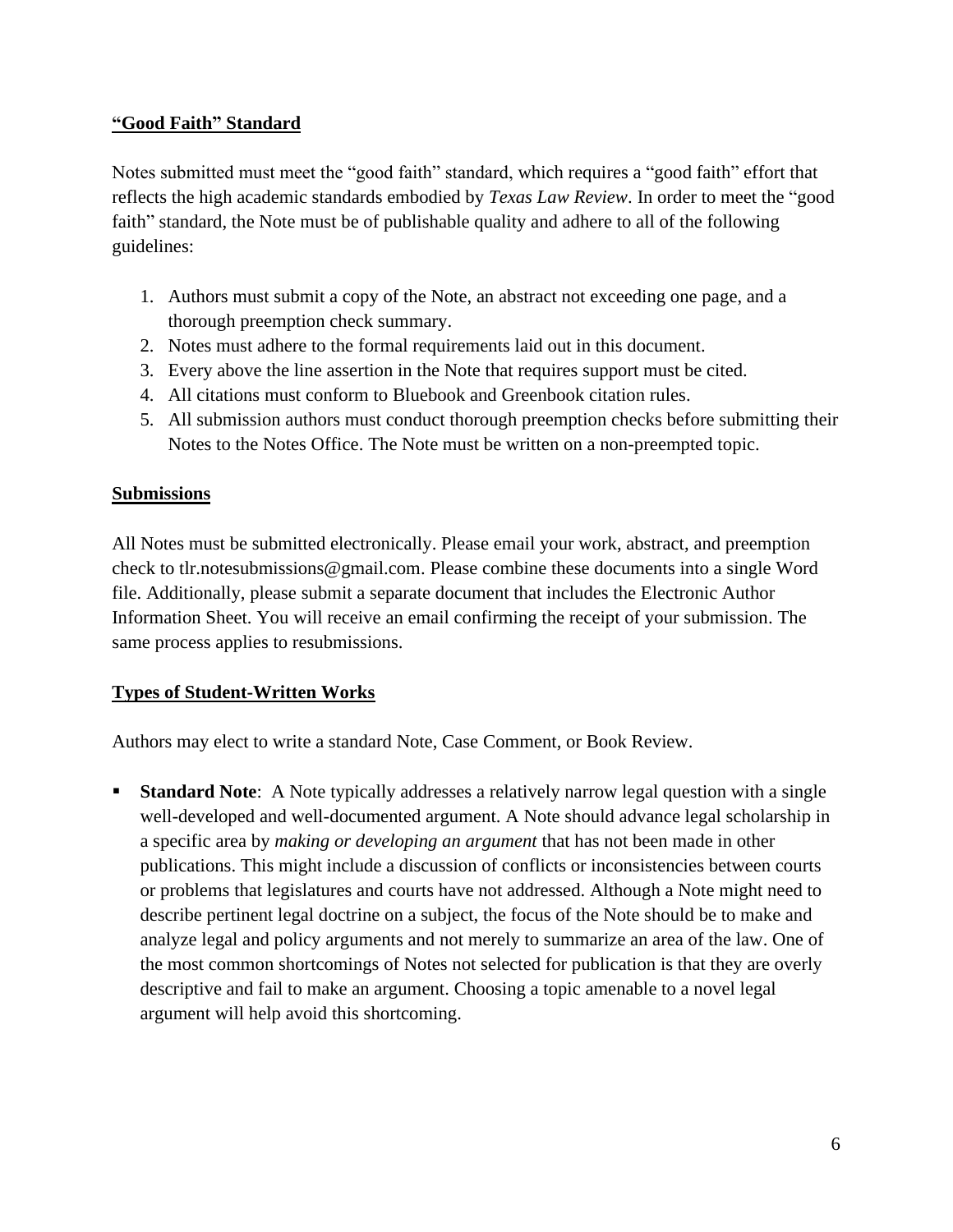There are a number of approaches one may take with respect to writing a Note.<sup>1</sup> The following list contains some common types of Notes:

- **The "Case-Cruncher"**: This type of Note analyzes case law in an area that is muddled, in conflict, or in transition. It suggests that a particular doctrine is antiquated or incoherent and needs to be reshaped. Often, the author resolves the conflict or problem by reference to policy, offering a solution that best advances goals of equity, efficiency, and so on. This type of Note frequently focuses on splits among circuit courts.
- **Law Reform**: This Note argues that a legal rule or institution is not just incoherent, but bad—it has negative consequences, is inequitable, or is unfair. The author demonstrates how to change the rule to avoid these problems.
- **Legislative Note**: In this type of Note, the author analyzes proposed or recently enacted legislation, often section by section, offering comments, criticisms, and suggestions for improvement.
- **Interdisciplinary Note:** The author uses insights from another field, such as psychology, economics, or sociology, to provide a means of clarifying and solving a troublesome legal issue.
- **Theory-Fitting Note:** As creatures of habit (and the common law), judges often apply terms of art to situations other than those in which they arose. By giving the impression that a result follows from a simple application of earlier doctrines, this practice can obscure what is actually occurring. After examining recent developments on a legal issue, the author of a theory-fitting Note cuts through the borrowed language and inapplicable precedent to find and elucidate a novel underlying theory that explains the "true meaning" of the trend.
- **The Legal History:** These Notes delve into the origins and development of a legal rule or institution and shed light on its current operation or shortcomings.
- **Comparative Law**: These Notes examine and compare how different legal systems have approached a particular problem in the law, perhaps discussing lessons applicable to the United States.

For an example of a Standard Note, see Ross McDonald, *Setting Examples, Not Settling: Toward a New SEC Enforcement Paradigm*, 91 TEXAS L. REV. 419 (2012).

▪ **Case Comment**: Case Comments address recently decided cases. The best Case Comments analyze decisions that have the potential to significantly change an area of the law. In other words, it is good for the case to have interesting facts, but it is essential that it address an important legal controversy. Although many Case Comments focus on federal court of appeals cases for which petitions for certiorari have been filed or granted, TLR hopes to

<sup>&</sup>lt;sup>1</sup> Many of these ideas come from ELIZABETH FAJANS & MARY R. FALK, SCHOLARLY WRITING FOR LAW STUDENTS (1995). Please feel free to refer to this book for more ideas.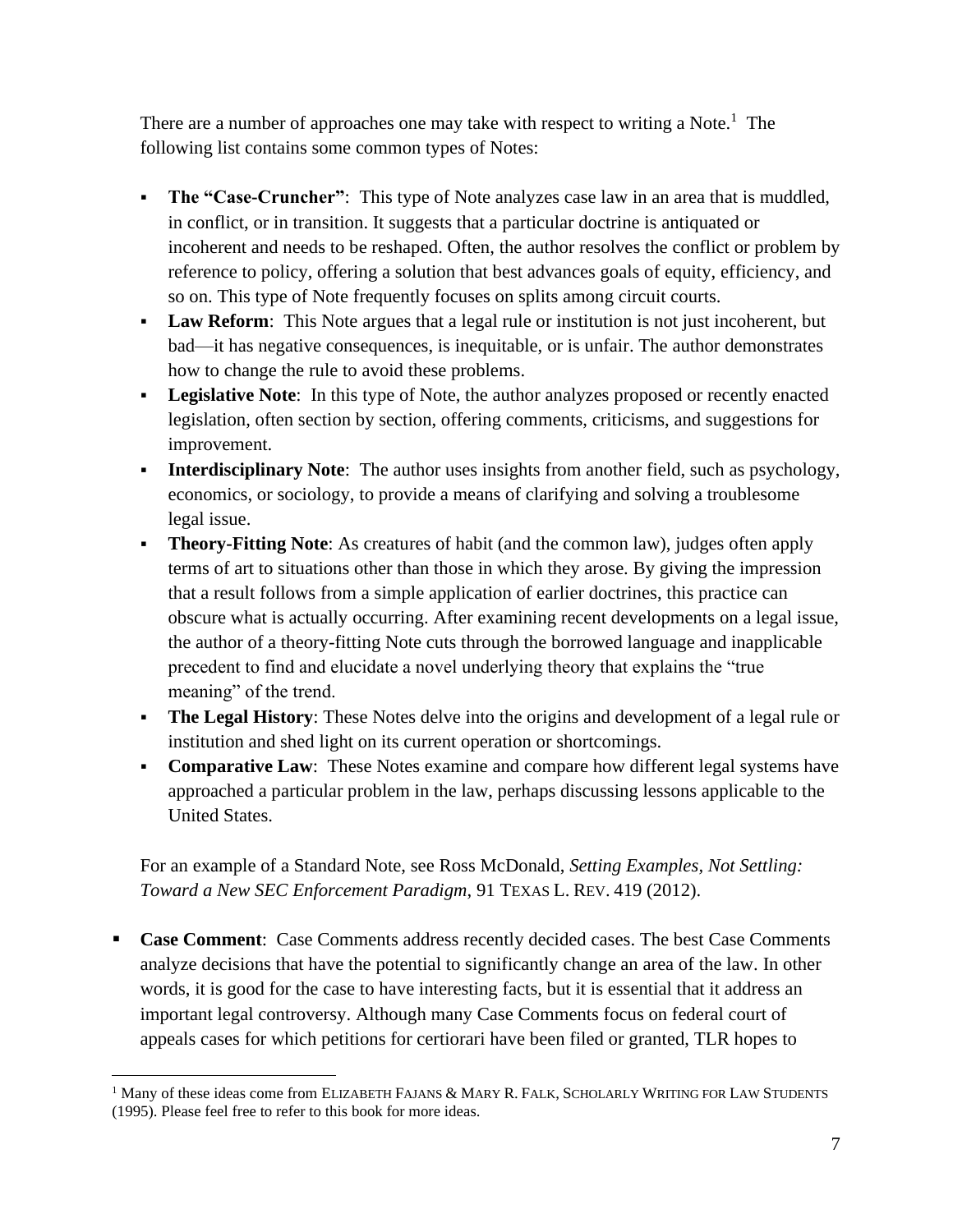receive submissions on other federal, state, and international court decisions as well. It is unlikely that TLR will be able to publish Comments on cases decided by the Supreme Court as these are likely to be quickly preempted. If you wish to write on a Supreme Court case, please speak with your Notes Advisor first. It is not generally necessary to obtain express approval from a Notes Advisor, but if the case you wish to explore is pending before a court of last resort, we would strongly advise consulting with a Notes Advisor so as to minimize the risk of preemption and/or mooting.

Typically, successful Case Comments (1) present the case, its holding, and the facts in one to two paragraphs; (2) introduce the jurisprudential and/or political context of the case in two to four paragraphs; and (3) make a nuanced and innovative argument about the case. Please remember to include information on the subsequent history of the case, including whether an appeal or petition for certiorari has been filed.

The following are important elements of a successful Case Comment:

- **Focus on a single case or significant circuit (or state) split.** You must present more than an interesting legal issue: You must *analyze* a specific case.
- **Address an issue that has the potential to change the state of the law significantly.**  The case at issue should do more than simply refine a settled legal doctrine.
- **Address one manageable issue.** Most good Case Comments have a simple, clear thesis that can be stated in one sentence.
- **Go beyond the opinions in the case.** A Case Comment should present a clear legal argument that goes beyond agreeing or disagreeing with the majority, a concurrence, or a dissent.
- **Offer a unique or creative "take."** A Case Comment should contain an argument or perspective that is not otherwise readily available. This is more difficult for proposals addressing cases that have received a great deal of attention, particularly Supreme Court cases.

For an example of a Case Comment, see Recent Case, Massachusetts v. United States Department of Health and Human Services*,* 682 F.3d 1 (1st Cir. 2012), 126 HARV. L. REV. 611 (2012).

**Book Review**: A Book Review is a review of a contemporary work of legal scholarship. It should assess the book's subject critically, explaining and evaluating its thesis and contextually placing it within its academic field. Most importantly, a Book Review should focus on a single, innovative argument that engages the book and can be addressed effectively in 20–30 double-spaced pages. A Book Review should reflect the author's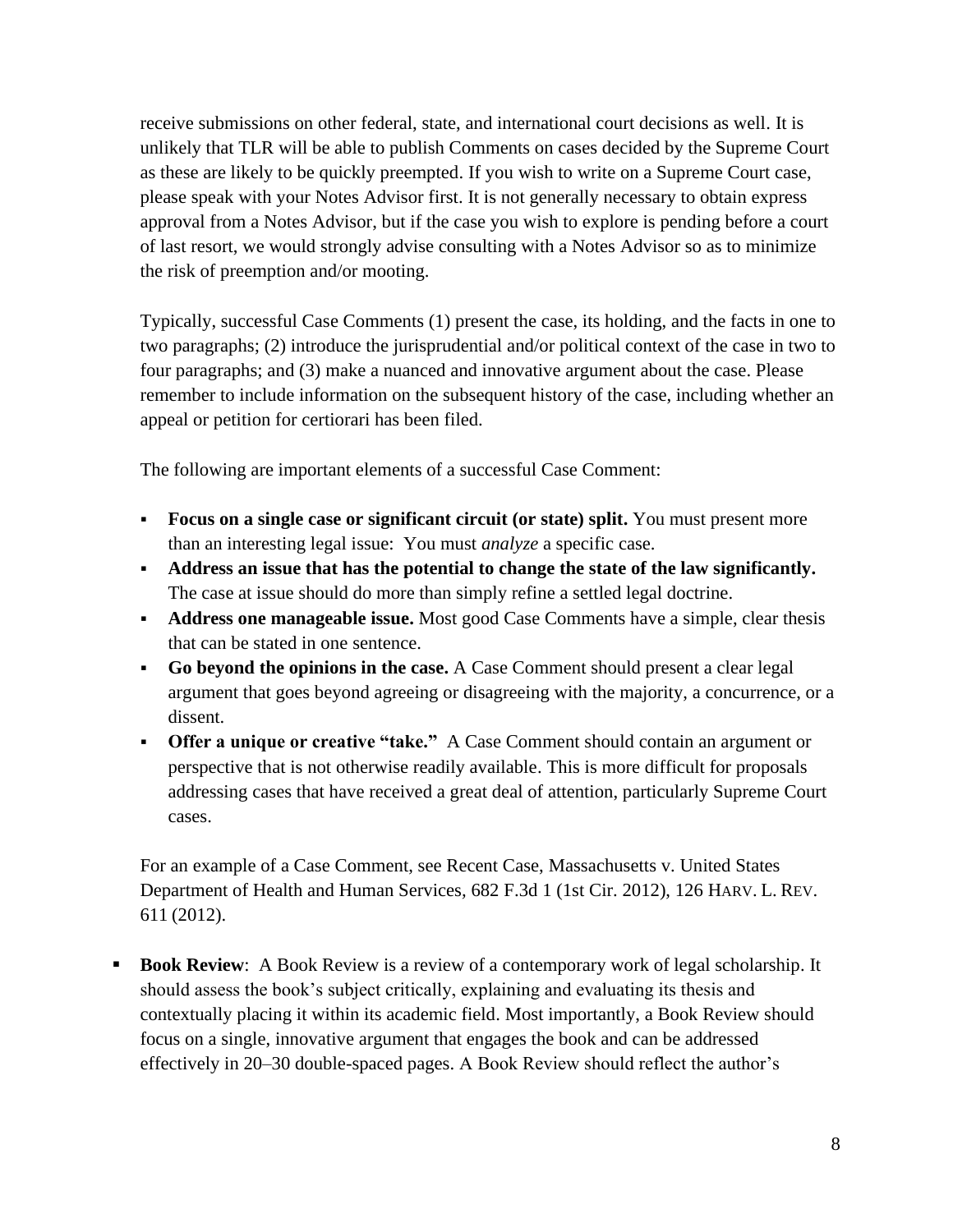knowledge of the relevant legal literature and should be fully cited, with reference to the book's context in the academic debate.

A Book Review should begin with one or two introductory paragraphs that (1) place the book in *context*; (2) state the book's *central thesis*; and (3) state the reviewer's *basic assessment* of that central thesis. Next, the Book Review will *summarize* the book's central thesis and supporting arguments. Finally, the Book Review will *assess* the book's central thesis and supporting arguments. A reviewer should not focus on particular peripheral arguments of which the reviewer approves or disapproves. The focus should be on the thrust of the book as a whole. Book Comments should be critical, but not disparaging. The reviewer should identify both the strengths and weaknesses of the book. However, a reviewer should freely criticize a book with which she disagrees. If the work's central thesis is persuasive, the reviewer should say so, perhaps pointing out additional areas for investigation or analysis.

Book Reviews should add to or enhance the scholarly debate.

## **If you plan to write a Book Review, a Featured Content Editor must pre-approve the book before you begin writing your Book Review.**

For an example of a Book Review, see Brett Max Kaufman, Book Review Note, *Weak Courts on Steroids: Improving Weak-Form Judicial Review*, 87 TEXAS L. REV. 639 (2009) (reviewing MARK TUSHNET, WEAK COURTS, STRONG RIGHTS (2008)).

## **Helpful Tips**

## **Topic Selection**

*This is the most critical stage of the entire Note-writing process*. Selecting a topic that you find interesting and that offers an opportunity for new or creative arguments will make the Notewriting process easier and more enjoyable. Spend time considering potential topics, talking with professors and fellow students, and researching areas of the law that you find engaging. It is generally best **not** to confine your topic to the law of any single state unless, for example, Texas law provides a paradigm case on an issue of national importance or Texas is to be compared with other states on a national issue. Furthermore, Notes focusing on the law of a single state other than Texas are unlikely to be published or to win Note Awards.

■ **How to find a good topic**—You can avoid many difficulties by carefully selecting your topic. Early research, reflection, and discussion with professors will save you considerable time and frustration. Professors are good sources for topics, but meeting with a professor typically is productive only if you bring to the meeting a concrete idea or several potential issues to discuss. Most professors cannot simply provide you with a topic, but will help you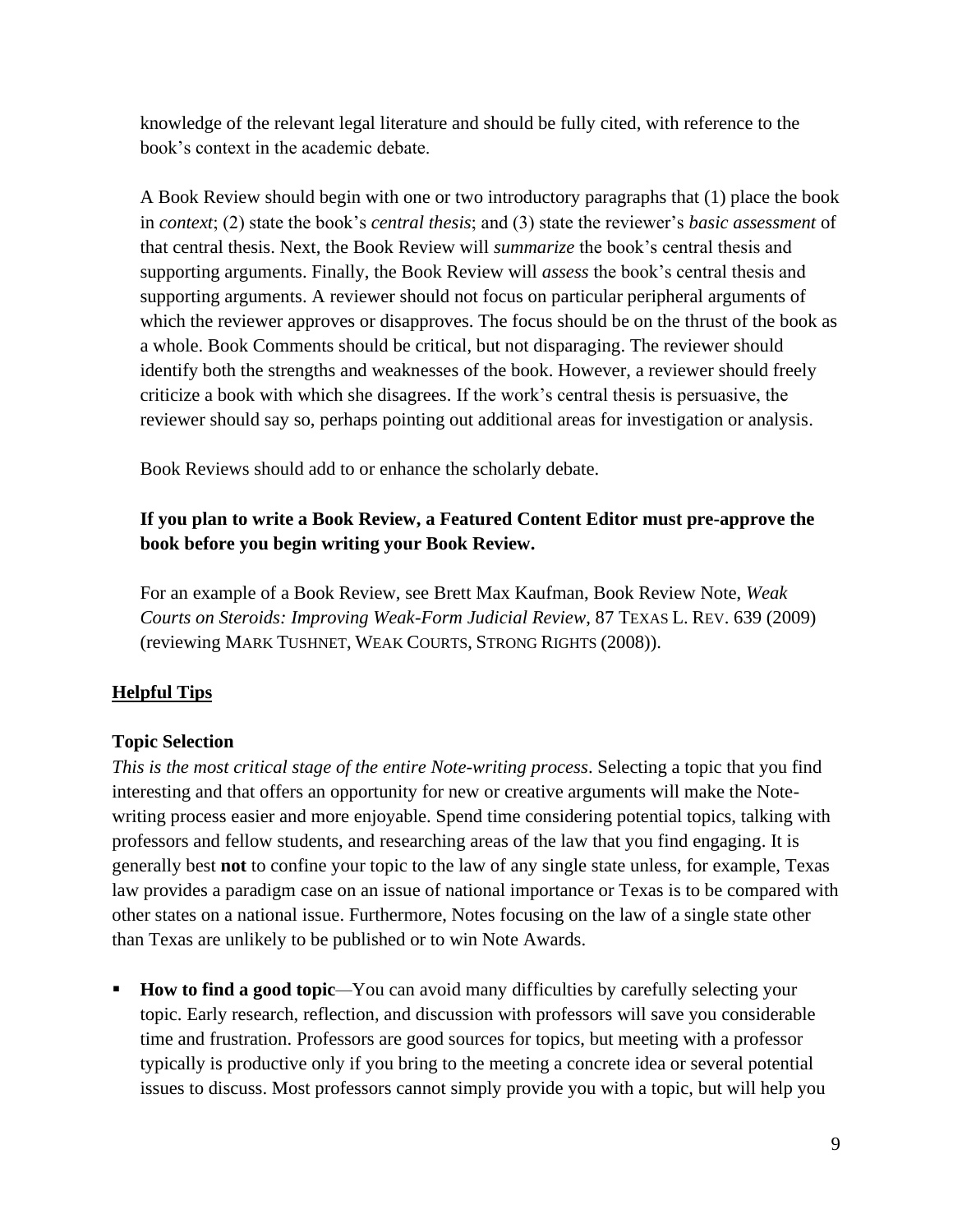flesh out ideas. That said, many of the best Notes are written under a professor's guidance, either through independent research or a seminar. Professors with expertise in a particular area are in an excellent position to guide you in selecting a topic and writing a Note that contributes to a discrete field of legal scholarship. Correspondingly, with the above caveat, the Notes Office strongly recommends consultation with a professor. Also, assorted print and computer resources are available that may help refine an idea into a workable topic:

- Specialized current legal reports in an area of interest, such as the *Criminal Law Weekly Reporter*, *Products Liability Reporter*, or *Federal Securities Law Reports*.
- Periodicals such as *The Wall Street Journal* or *The New York Times*.
- Law review articles such as Harvard's annual *Developments in the Law* issue.
- *U.S. Law Week*, which reports on pending and recently decided Supreme Court cases.
- Looseleaf services such as *Nimmer on Copyright*, which contain annual updates on new developments.
- LexisNexis searches in the HOTTOP database.
- Westlaw, LexisNexis, or Bloomberg searches using key words such as "question w/5 'first impression'" or "circuit w/8 split."
- LegalTrac, which is available online at the UT Law Library Web site. From the Tallons Home Page (http://tallons.law.utexas.edu), go to "Selected Online Resources" under the heading of "Research Tools." Find LegalTrac under the "Law" subject heading or under the alphabetical list. The *Index to Legal Periodicals* (ILP) and the *Current Law Index* (CLI) all provide valuable information when identifying topics that have room for additional treatment.
- **The United States Government Organization Manual describes government agency** mandates. The *Statistical Abstract of the United States* may help you find facts and data from government surveys on demography, economics, and commerce.

## **Organization**

Many different organizational styles are appropriate for student-written work. Most conform to the following general format: $<sup>2</sup>$ </sup>

- **Introduction:** This Part describes the subject matter of the Note and plainly states the thesis. It also contains the "roadmap" for the Note: "Part II sets out X. Part III analyzes X and concludes Y. . . ." Think carefully about your roadmap—it will help you to organize your Note and your arguments.
- **Background:** This Part should set out any background necessary for a reader with a law school education to understand your analysis. Background may be factual and methodological, or may consist of a critique of existing approaches to your problem. The

<sup>&</sup>lt;sup>2</sup> Any of these sections, except the introduction, may actually develop into more than one Part, or can be split into subparts, sections, or subsections.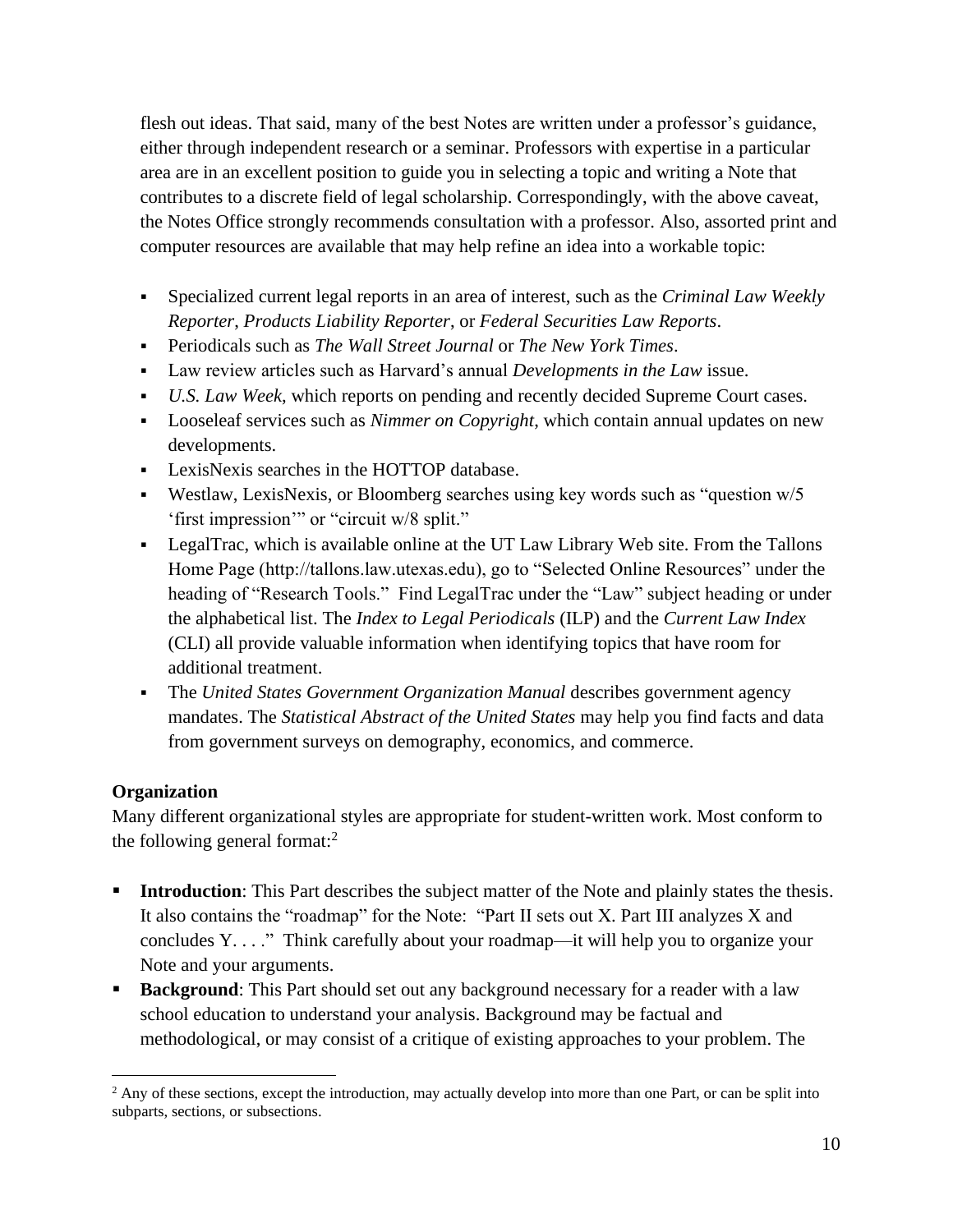depth of background should be appropriate to the subject matter—it should be specific and comprehensive, assuming nothing beyond general legal knowledge, but it should not be *too* long or contain irrelevant details. Finding the right balance requires exercising good judgment.

- **Analysis:** This Part presents your new and original analysis of the subject matter. The analysis is the heart of your Note and your original contribution to legal scholarship. This section must be well reasoned and thoroughly supported. Your analysis should fill at least half of your total pages. *Solid analysis cannot be emphasized strongly enough*. Notes containing insufficient analysis are poor candidates for publication.
- **Conclusion:** This Part should summarize your views and wrap up loose ends. You should make explicit the implications of your analysis and address its most important aspects. You may say, "This deserves further study," but your readers will be frustrated if they think you have not provided enough analysis. Use your best judgment.

#### **Footnotes**

Your Note must be footnoted appropriately. An improperly footnoted submission will be deemed incomplete and may not meet the "good faith" standard.

Footnotes serve three purposes. First, they provide authority for the assertions you make in the text. Second, they help you avoid plagiarism. Third, they express ideas that do not fit into the legal reasoning and provide creative digressions or asides for the reader.

A common rule is that "authority footnotes must substantiate every proposition in the text, including every assertion of law or fact."<sup>3</sup> The only exceptions are "passages of pure argument, topic sentences, and conclusions."<sup>4</sup> Although we trust all of you to use your footnotes correctly, we must reiterate the importance of accurate citation—avoid quoting a source out of context where its use creates a misleading impression about the source, and avoid pasting together pieces of a work so as to give it a meaning inconsistent with the work taken as a whole. Failure to properly acknowledge the work of another can lead to charges of academic dishonesty and plagiarism, even without intent to deceive.

Use proper signals, especially when the source does not squarely support the proposition in the text. Familiarize yourself with *Bluebook* Rule 1.2 and the guidance on signals found in the *MoUS Companion*. Additionally, write your footnotes as you draft your text. Taking the time to find the exact source you want to cite as you write will save you considerable time later and will help you avoid inadvertently neglecting to cite.

*Some footnote guidelines:*

<sup>3</sup> FAJANS & FALK, *supra* note 1, at 90.

<sup>4</sup> *Id.*